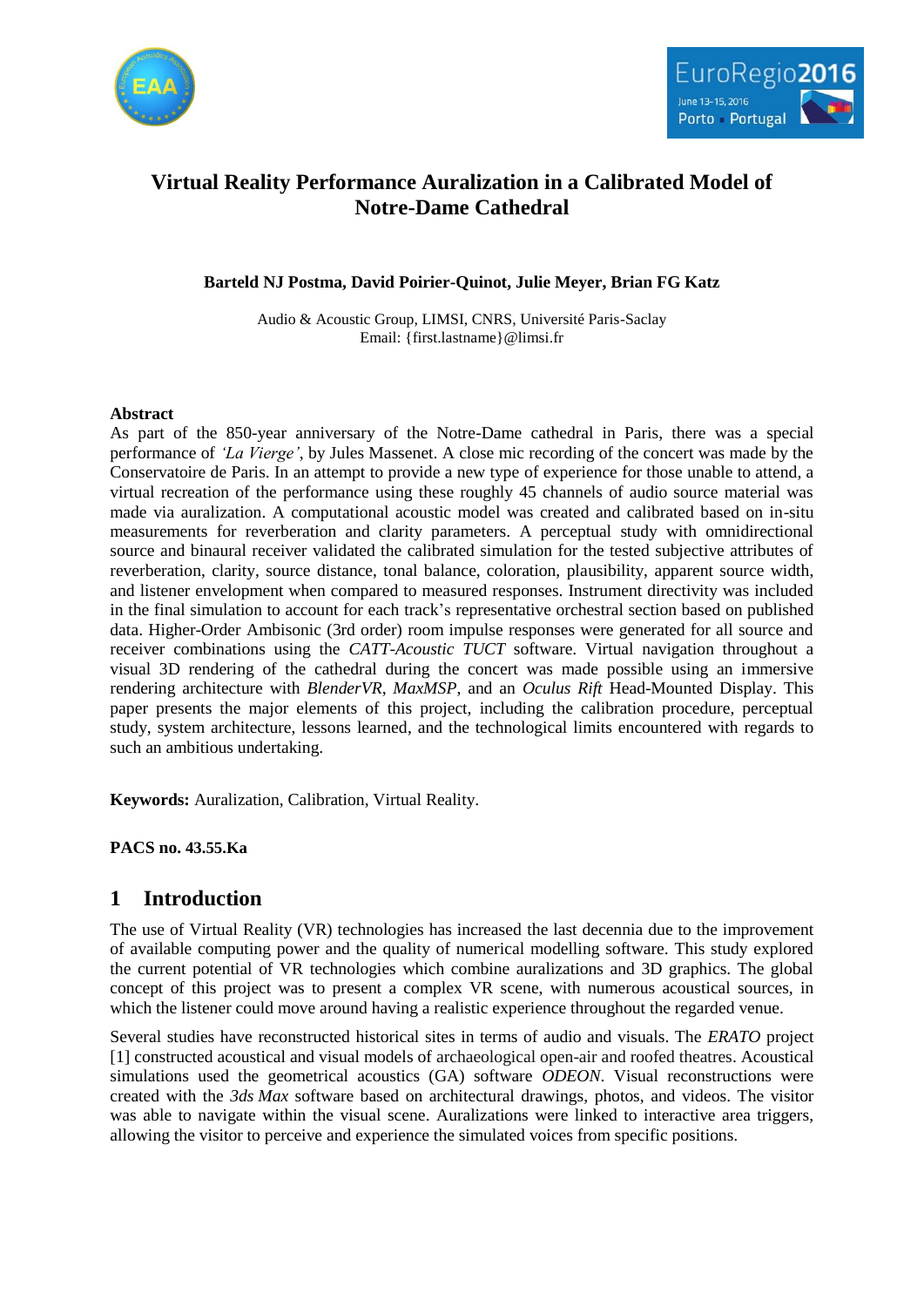

Game engines are a useful platform for combining visuals and audio in VR applications [2]. They offer interactive rendering of visual environments while also enabling the integration of audio and visuals. Lindebrink et al. [3] employed a software platform combining the game engine *TyrEngine* and the room acoustical software *BIM/CAD*. RIRs were calculated and convolved with anechoic recordings offline. When progressing through the visual scene, the audio rendering was performed by playing the sound file of the nearest neighbor.

Another VR application [4,5] created audio-visual scenes employing the game engine *Gamebryo* and rendered the room response in real-time. In order to enable real-time convolution, the RIR was divided into an early and late part. An underlying GA based algorithm computed specular reflections, diffuse reflections, and edge diffraction on a multi-core system. The late reverberation time was simulated by a statistical estimation technique. Physical restrictions were imposed on the motion of source and receiver to generate an artifact-free rendering. In 2010, this application was used to present the visual rendering of the Sibenik cathedral at 20-30 fps in combination with a binaural audio representation of 12 instruments, taking into account the listener's position and orientation.

As with these discussed studies, the current project employed a game engine platform to create an audio-visual reconstruction of an orchestral performance of *'La Vierge'* in the Notre-Dame de Paris cathedral. The cathedral's complicated geometry and considerable dimensions (length:  $\sim$ 130 m, width:  $~48$  m, height:  $~33$  m, volume:  $~80,200$  m<sup>3</sup>) as well as the number of musicians results in a complex scenario. In contrast to previous studies, the audio-visual rendering was designed to be suitable for a tracked Head Mounted Display (HMD), requiring a higher frame rate than ordinary desktop screens. The combination of a complex scene with the high technical requirements rendered the audio-visual reconstruction suitable to explore the contemporary potential of VR platforms. As the study proposed an exploration of technology, emphasis was placed on identifying technological limitations and perceptual aberrations.



Figure 1 – Schematic diagram of the architecture of the VR experience.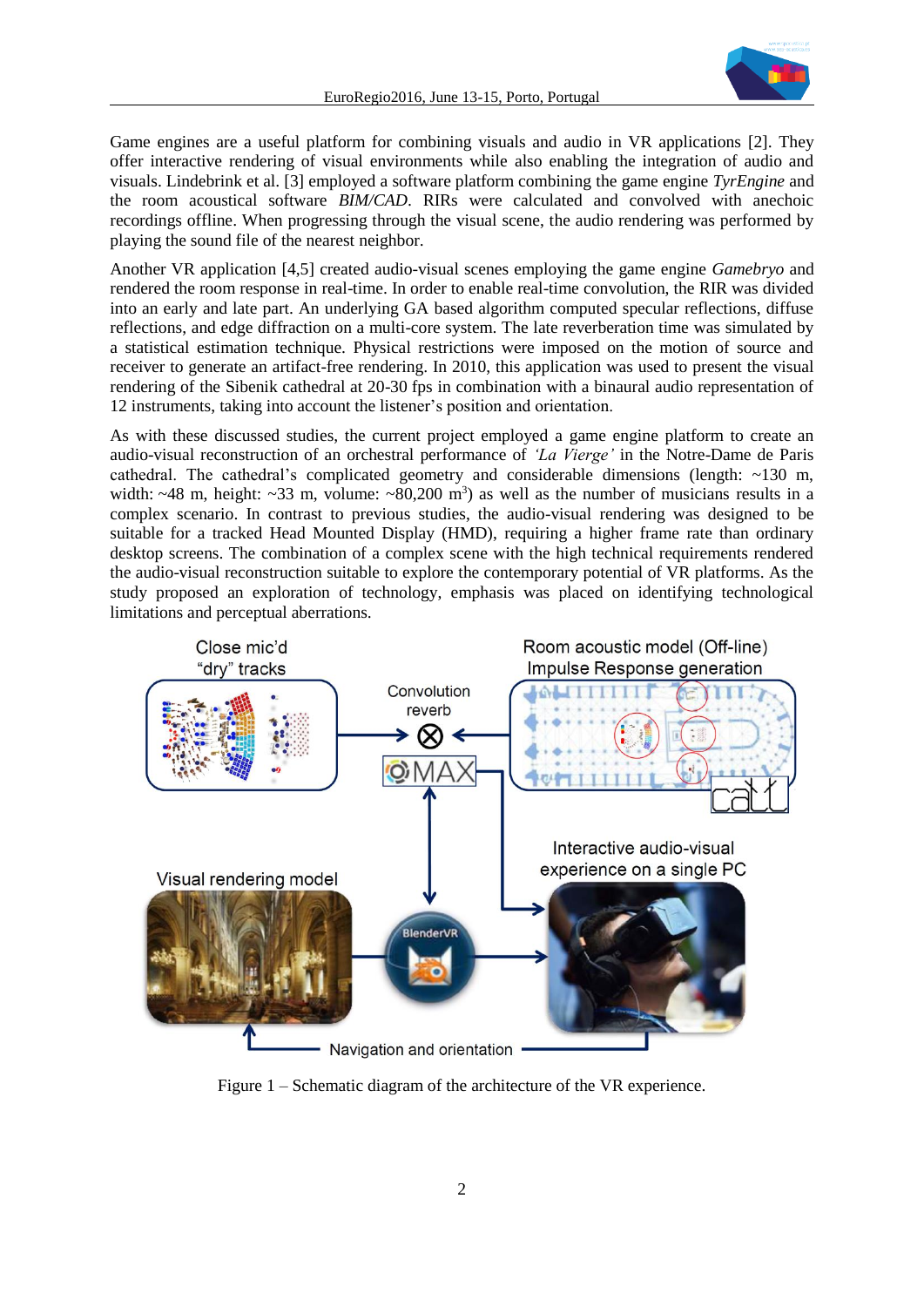

### **2 Project overview**

The first step was to conceive the global project architecture. A recording was made of the *'La Vierge'* concert in the Notre-Dame cathedral. These recordings were convolved with 3rd order Ambisonic RIRs obtained from a calibrated GA model. In parallel, a visual model was created of the Notre-Dame cathedral in *3ds Max*, subsequently ported to the *Blender Game Engine*. The visual and acoustical models were integrated using a platform which combined the interactive VR environments of *[BlenderVR](https://blendervr.limsi.fr/)* and the audio software *Max/MSP*. Fig. 1 depicts the conceptual architecture of the presented audio-visual VR application.

This paper presents an overview of the different essential elements necessary to achieve the proposed immersive VR experience according to the proposed global architecture.

## **3 Recordings**

On 24-April-2013, a grand concert was organized in the Notre-Dame cathedral, to celebrate its  $850<sup>th</sup>$ anniversary. A symphonic orchestra, 2 choirs, and 7 soloists performed '*La Vierge*', composed by Jules Massenet in 1880. Fig. 2a depicts the placement of the instruments and section microphones during the concert. The event was recorded by the *Conservatoire de Paris* and made accessible to this study thanks to the *BiLi* project. Each instrument section and soloist were recorded using a total of 44 microphones in close proximity. As the direct-to-reverberant ratio is high for close mic recordings, these were employed as approaching anechoic recordings for the purpose of auralization.



Figure 2 – (a) Orchestra and microphone  $\overline{\mathbf{0}}$  layout for the concert in the Notre-Dame cathedral. (b) Measurement plan in the Notre-Dame cathedral. S# and R represent source and receiver positions (R# positions were employed in the listening test). The blue line depicts the VR trajectory experience.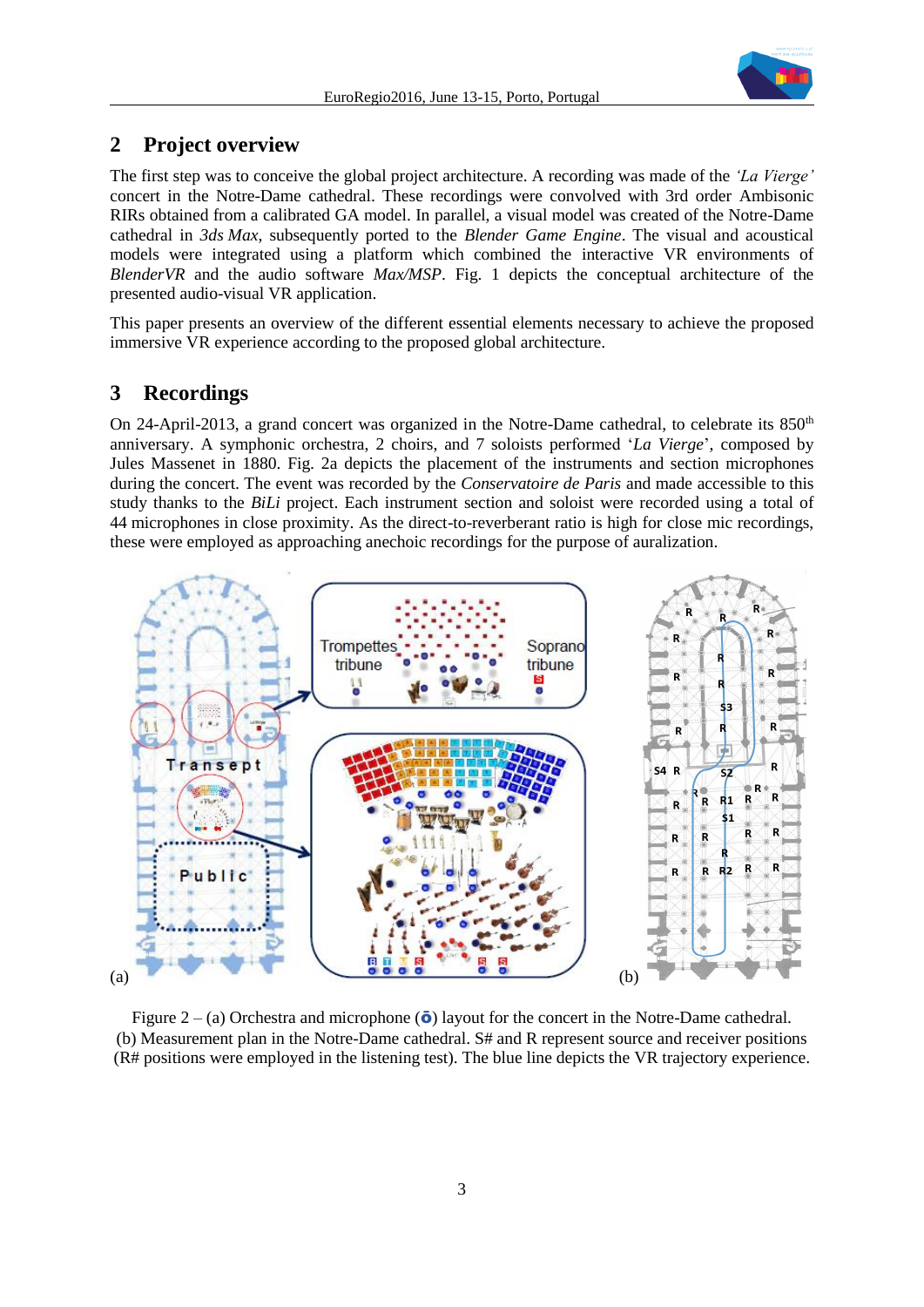

## **4 Room-acoustic model**

#### **4.1 Creation and calibration**

The room acoustic model of the Notre-Dame cathedral (see Fig. 3a) was created using the GA software *CATT-Acoustic* (v.9.0.c, TUCT v1.1a) [6]. Calibration was performed according to the 7-step procedure presented in [7]. Room acoustical measurements were carried out to serve as a reference for the calibration. Details of the measurement system are described in [8]. Fig. 2b shows the measurement plan with **S1-4** representing the source positions and **R**'s depicting the omnidirectional and binaural microphone receiver positions. It should be noted that the binaural head was always orientated towards **S2**. T20, EDT, C50, and C80 were calculated for the purpose of this study.

The geometry of the Notre-Dame cathedral was determined from a 3D laser scan point cloud and architectural plans & sections. Surface materials were determined from visual inspection. Initial absorption coefficients were taken from publicly available databases [9,10,11]. Scattering coefficients of surfaces were generally modeled using the CATT option *estimate*, providing frequency dependent estimations based on a given characteristic depth representative of the surface's roughness.

The Notre-Dame cathedral is a venue with a fairly even absorption distribution. As such, simulations were run with CATT Algorithm 1: *Short calculation, basic auralization* with 250,000 rays. Source and receiver positions were defined corresponding to the measurements. The binaural GA simulation incorporated the previously measured Head Related Transfer Functions of the dummy head (Neumann KU80, DPA 4060 microphones) employed during the measurement. Fig. 3b presents a comparison of mean measured T20, EDT, C50, and C80 to those of the calibrated GA model. Simulated *reverberation* parameters EDT and T20 are within one Just Noticeable Difference (JND) of the measured values across all frequency bands. The simulated *clarity* parameters slightly overestimate measurements in the 500 and 2000-4000 Hz octave bands. This was probably caused by the combination of the calibration order (step 5: bringing reverberation parameters within 1 JND, step 6: adjusting the scattering coefficients to calibrate for the *clarity* parameters) and the baseline requirement that material properties should be simulated with physically viable values.



Figure  $3 - (a)$  3D GA model of the Notre-Dame de Paris cathedral  $(\sim 14,800$  surfaces). (b) Comparison between simulated and measured mean  $(\pm 1 \text{ JND})$  T20, EDT, C50, and C80.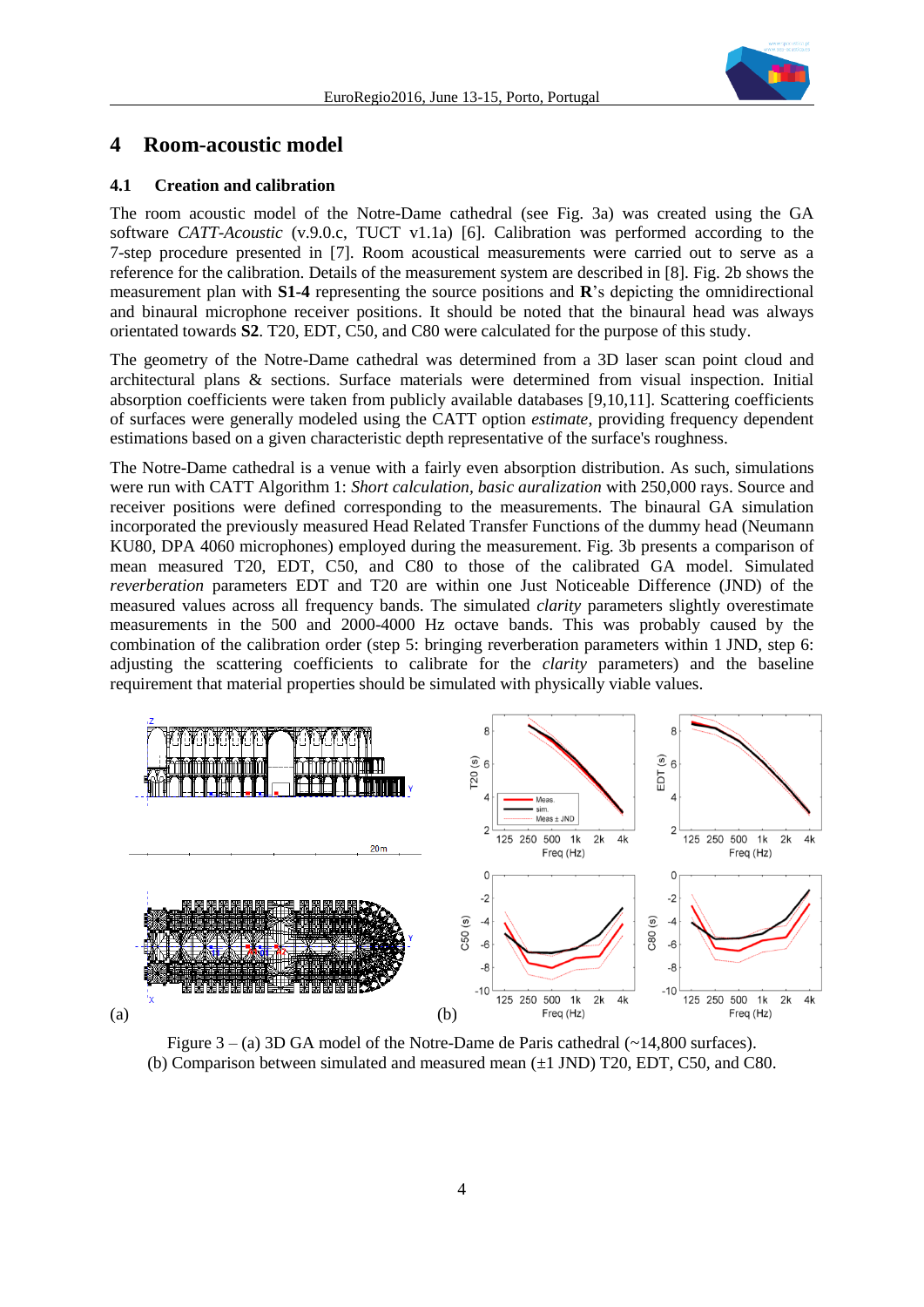

### **4.2 Source and receiver definitions of the final model**

With the GA model sufficiently estimating the acoustical properties, within or near 1 JND, source positions were defined according to the 44 microphones used during the recording. In order to approximate the directivity properties of instruments, directivity patterns were defined in the GA model, based on [12,13,14,15]. Additional details can be found in [16]. All sources were aimed at the conductor position. As no directivity data for a harmonium or glockenspiel was found, these were defined as omnidirectional sources.

To reduce the number of RIRs necessary to compute, and to limit GPU/CPU load at run-time, 1D linear, as opposed to 2D planar, panning was selected for the interactive navigation component of the VR application. A single trajectory path was defined along which the visitor was free to move (see Fig. 2b). Receiver positions were defined along this trajectory at  $\sim$ 3 m intervals, resulting in 88 receiver positions. The use of 3rd order Ambisonic microphone RIRs allowed for real-time binaural conversion of the HOA audio stream, taking into account the HMD's head orientation at run-time.

## **5 Subjective validation of the calibration**

To validate the GA model calibration, a listening test was carried out comparing measured to simulated binaural auralizations. The test protocol was based on a previous study [8]. For this test, the omnidirectional source directivity was used, as it corresponded to the measured configuration.

### **5.1 Preparation of the auralizations**

Prior to the listening test, some additional processing was required concerning the measured RIRs. First, the frequency response characteristics of the measurement system were compensated for by creating an equalization filter. Subsequently, differences in Signal-to-Noise-Ratio (SNR) between frequency bands were compensated for by extending the signal decay beyond the background noise level. These processing steps are described in detail in [7]. Additionally, the previous study indicated that the measured binaural auralizations were judged "brighter" than their simulated counterpart while the monaural auralizations were judged equal for this attribute. Therefore, a secondary equalization filter was generated and applied to the measured binaural RIRs to achieve the same mean spectral response.

The resulting measured and simulated binaural RIRs were convolved with an anechoic audio extract of a soprano singing *Abendempfindung* by W.A. Mozart, a stimuli judged appropriate for the acoustic function of the venue. The RMS of the measured and simulated convolutions was used for level normalization.

### **5.2 Test setup**

The measured and simulated binaural auralizations were compared with an AB subjective listening test. Three auralization configurations (**S1R2**, **S2R1**, and **S2R2**) were compared. One configuration was repeated to monitor the repeatability of participant's responses. One pseudo pair (i.e. A≡B) was tested, to determine the reliability of the participants, resulting in 5 tested pairs. Initially, 3 training pairs were presented to the participants under supervision to ensure they understood the task. Results for the training pairs were not tabulated.

Participants were asked to rate the similarity of sample AB pairs according to *Reverberance*, *Clarity*, *Distance*, *Tonal balance*, *Coloration*, *Plausibility*, *Apparent Source Width* (*ASW*), and *Listener Envelopment* (*LEV*). Participants responded using a continuous graphic slider (100 pt) scale, with end points *'A is much more ...'* and *'B is much more ...'*, corresponding respectively to values of -50 and +50, with a center 0 response indicating no perceptual difference. Configuration presentation order and AB correspondence to simulation and measurement auralization files were randomized.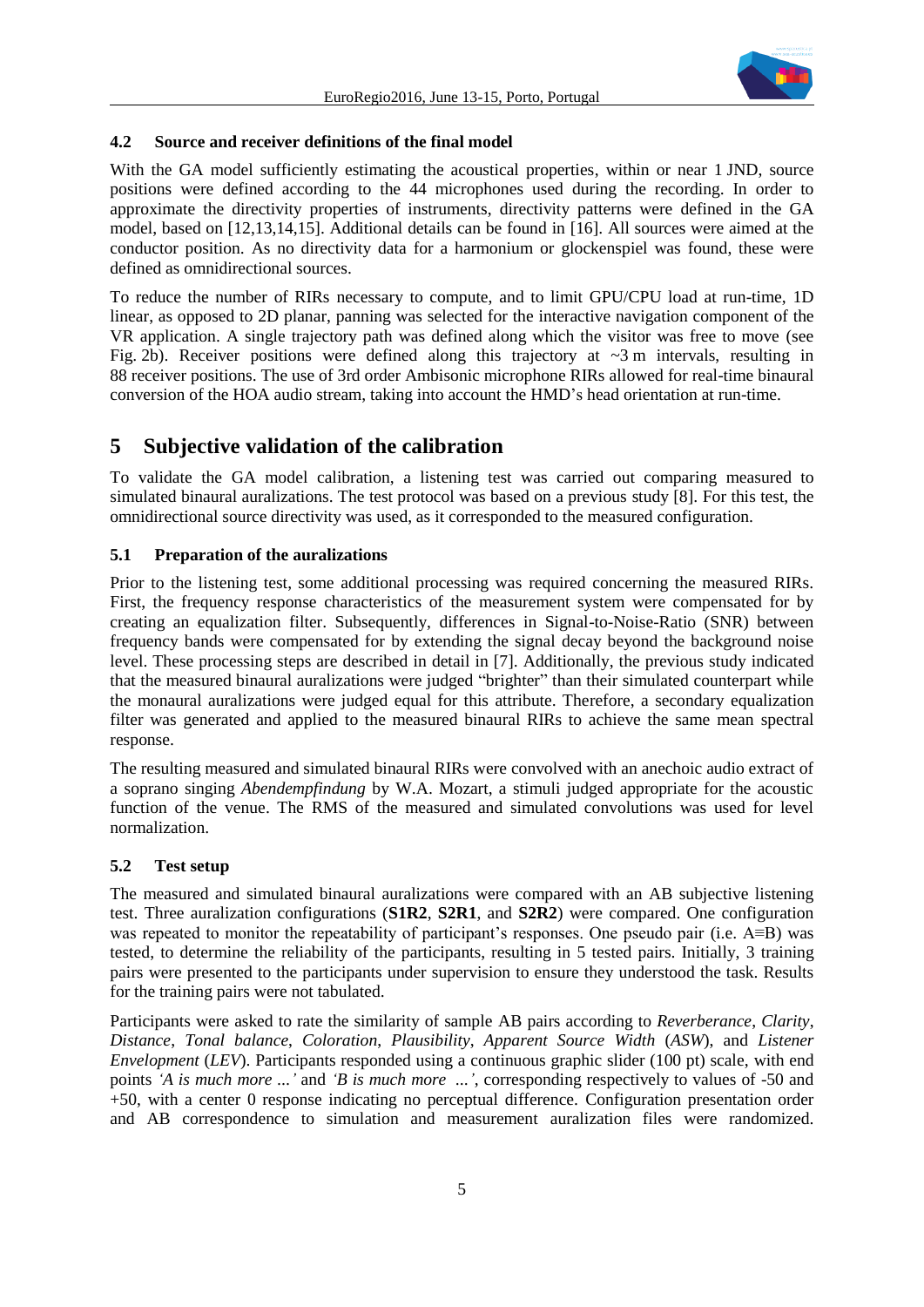

Participants were able to listen to the AB pairs as many times as desired. Auralizations were presented via headphones (Sennheiser, model HD 600) at an RMS level of 75 dBA.

A total of 21 participants (mean age: 35.8 yrs, SD: 11.6) took part. Participants were preselected to have experience with either acoustics or vocal/instrumental performances. 18 participants were tested in an isolation booth located at LIMSI (ambient noise level < 30 dBA) and 3 were tested in a silent office located at the *Institut National d'Histoire de l'Art* (*THALIM*) (ambient noise level ~31 dBA).

#### **5.3 Results**

Initial analysis concerns the repeatability of responses, determined from the absolute difference between repeated configuration results. The mean difference between repetitions over participants and attributes was 9.3 pt. This value was used as the tolerance range to judge whether a subjective acoustic attribute differed perceptually between measurement and simulation auralizations. Results (see Fig. 4) for the vast majority of acoustical attributes show mean and median values, as well as principal distributions, near 0, within the response repetition tolerance. However, the simulated auralization of position **S2R1** was judged "clearer" and "closer" than measured auralizations. This could be due to the short source-receiver distance and consequently high direct-to-reverberant ratio whose steep early decay differed between measured and simulated responses, potentially due to local scattering properties.



Figure 4 – Perceptual attribute response results of subjective similarity of measured and simulated RIR auralizations, per **S#R#** configuration, over all subjects. Box limits represent 25% and 75% quartiles, (box notch ) median, and ( $\circ$ ) mean values. Thick vertical gray reference line at 0 depicts a neutral response, reference lines at  $\pm$ 9.3 indicate repeatability tolerance range.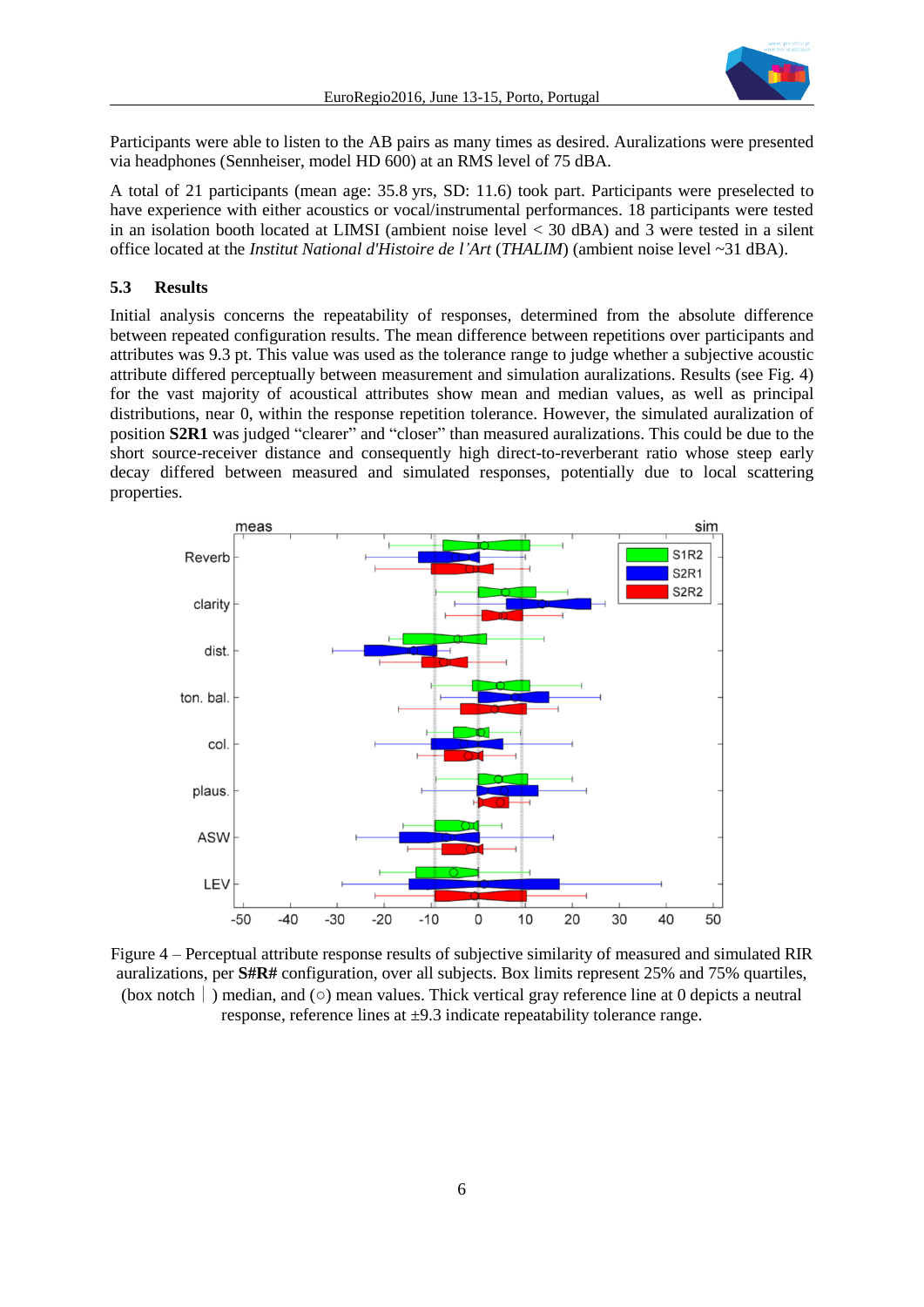

## **6 Visual model**

### **6.1 Visual model of the Notre-Dame Cathedral**

To accompany the virtual acoustic reconstruction, a 3D visual model of Notre-Dame cathedral was created. The visual model was created in *3ds Max* and subsequently ported to the *Blender Game Engine*. The model geometry was based on a 3D laser scan point cloud, plans and sections, as well as visual inspection. The final model consisted of ~500,000 triangles. The textures employed in the model were based on photos taken during on-site visits. Fig. 5 shows a photo of the cathedral and the *Blender* visual model.





Figure  $5 - (a)$ : Picture of the Notre-Dame de Paris cathedral from the altar towards the organ (from [17]). (b): Similar view in the *Blender* VR model.

#### **6.2 Visual animations**

In order to create a more engaging immersive VR experience, animations were added to the static cathedral *Blender* model. First, instruments were represented in the 3D environment and positioned in the virtual cathedral to visualize the different components of the orchestra. These instruments included an animated shadow, changing shape as a function of the associated audio track's amplitude in realtime. Second, a 'magic carpet' was added, upon which the visitor sat while exploring the venue. The carpet provided a visual anchor for the 'plausibility' of flying while also avoiding the visual sensation of being suspended several meters in the air with no support, as the HMD allows one to freely look in all directions. On the magic carpet, visitors were free to progress along the predefined trajectory path at a user defined speed and direction using a simple forward-backward joystick controller.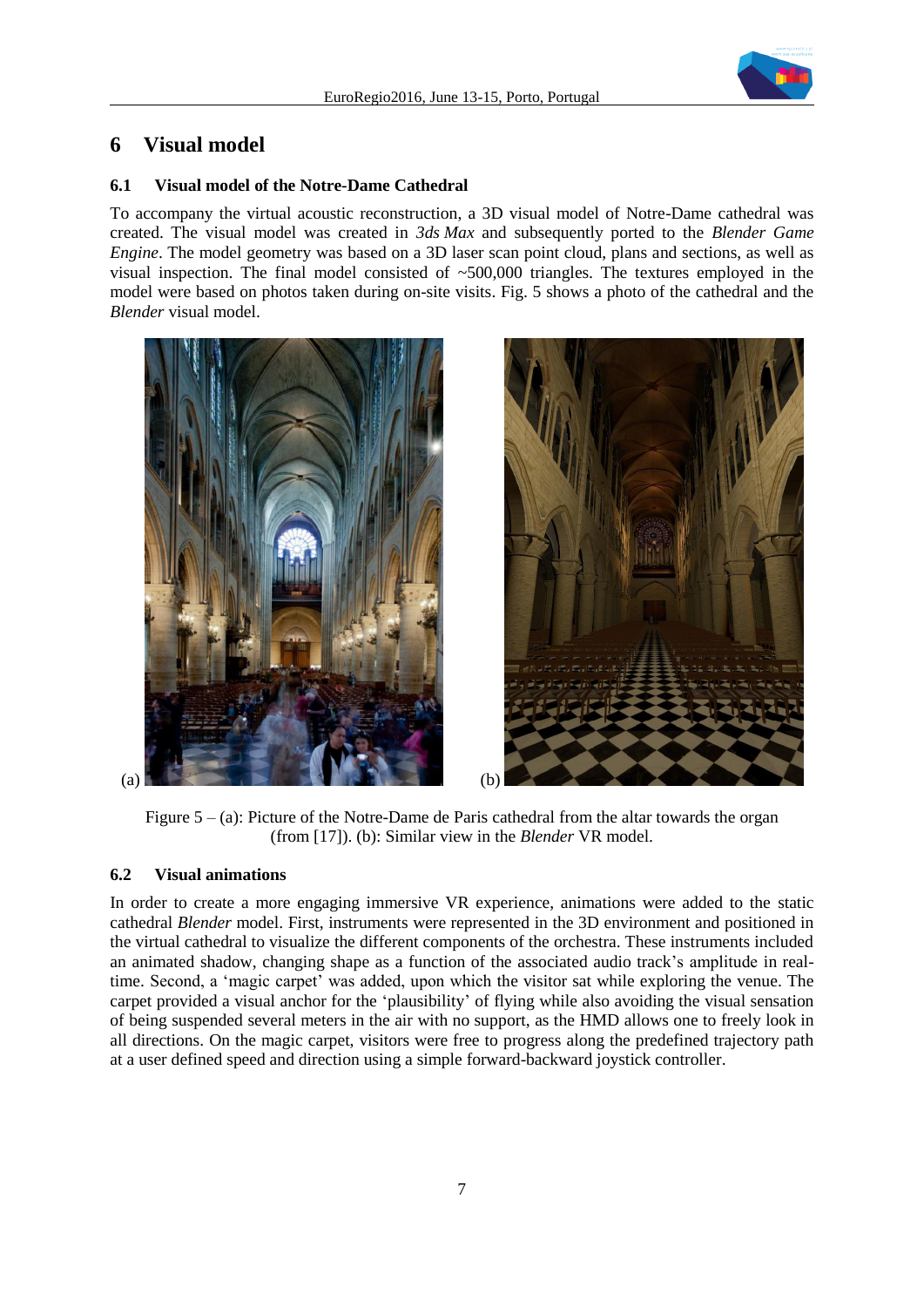

## **7 Integration of acoustics and visuals to create the VR experience**

### **7.1 Integration architecture**

Visual models and room-acoustic simulations were integrated using *[BlenderVR](https://blendervr.limsi.fr/)* and the audio software *Max/MSP*. The visitor was able to navigate along the trajectory path in real-time within the visual model in the *Blender Game Engine*. Visitor's position (magic carpet) and head orientation (HMD) were communicated to *Max/MSP* which used the position information to perform an amplitude panning between the two nearest HOA receiver positions. Subsequently, head orientation was employed as an HOA rotation prior to decoding the panned Ambisonic stream auralization to the final binaural rendering (see [18,19]).

### **7.2 Technological limitations**

In order to create a smooth audio-visual VR application, it was required that (1) the auralizations were perceived without audible crackles and (2) the visuals were rendered with a sufficiently high frame rate as well as no visual pixelization. In the design process several technological limitations regarding the VR experience were encountered.

The audio was originally conceived to be rendered via real-time convolutions of the  $3<sup>rd</sup>$  order Ambisonic RIRs with the recordings. In order to prevent audible artifacts due to buffer updating and fast speeds, 5 audio buffers for nearest-neighbor receiver positions needed to be loaded and processed for the 1D linear panning. This resulted in the real-time convolution of 3,520 channels (5 receiver positions  $\times$  16 channel HOA RIR  $\times$  44 instrument tracks). As this put too great a demand on the CPU for a single PC application, it was decided to perform the convolutions offline. Creating preconvolved HOA audio for each received position lead to a drastic increase in the data storage for the application (88 receiver positions  $\times$  24 bit audio wav  $\times$  16 channel audio = ~12 GB/min). Consequently, the present VR example demonstration application was limited to a 6-minute audio extract, instead of the entire concert performance.

Visually, it was intended that the visitor could see the entire length of cathedral with the animated orchestra, giving the dynamic option to select the time of the day for the visit, comprising an adjustable lighting scene. As a selectable light scene put too much strain on the GPU/CPU, it was decided to 'bake' the shadows according to a single lighting scheme: night-time conditions. Additionally, the depiction of the entire cathedral from one end to the other lead to pixelization issues for distant elements with the HMD's resolution. Therefore, visuals beyond a distance of ~40 m were 'clipped'. These decisions resulted in a VR experience which can only present night-time conditions, using a dynamic illumination which followed the visitor's progression along the predefined trajectory, lighting only the nearby sections.

### **7.3 Rendering**

The created VR experience demonstration was made available on two platforms with different performance requirements. The first option allowed exploration of the rendering interactively along the path with an HMD (*Oculus Rift DK2*). The visitor was able to control their speed as well as the direction of the 'magic carpet' and the entire field of view was available, providing a highly immersive solution. A second lighter option enabled exploration via a tablet. As the *Blender Game Engine* (the foundation of *BlenderVR*) was unable to run complex environments in real-time on a standard tablet, it was necessary to pre-render the visual part of the scene using *Blender Cycles*. This required predefining the visitor's progression along the path and rendering a high definition 360° video and associated single HOA mixed audio track. This approach allowed for exploration of the cathedral through a tablet equipped with orientation sensors, behaving like an orientable window to the 360° virtual world. The tablet's orientation is used to rotate both the visual 360° rendering and the HOA stream which is then converted to binaural in real-time.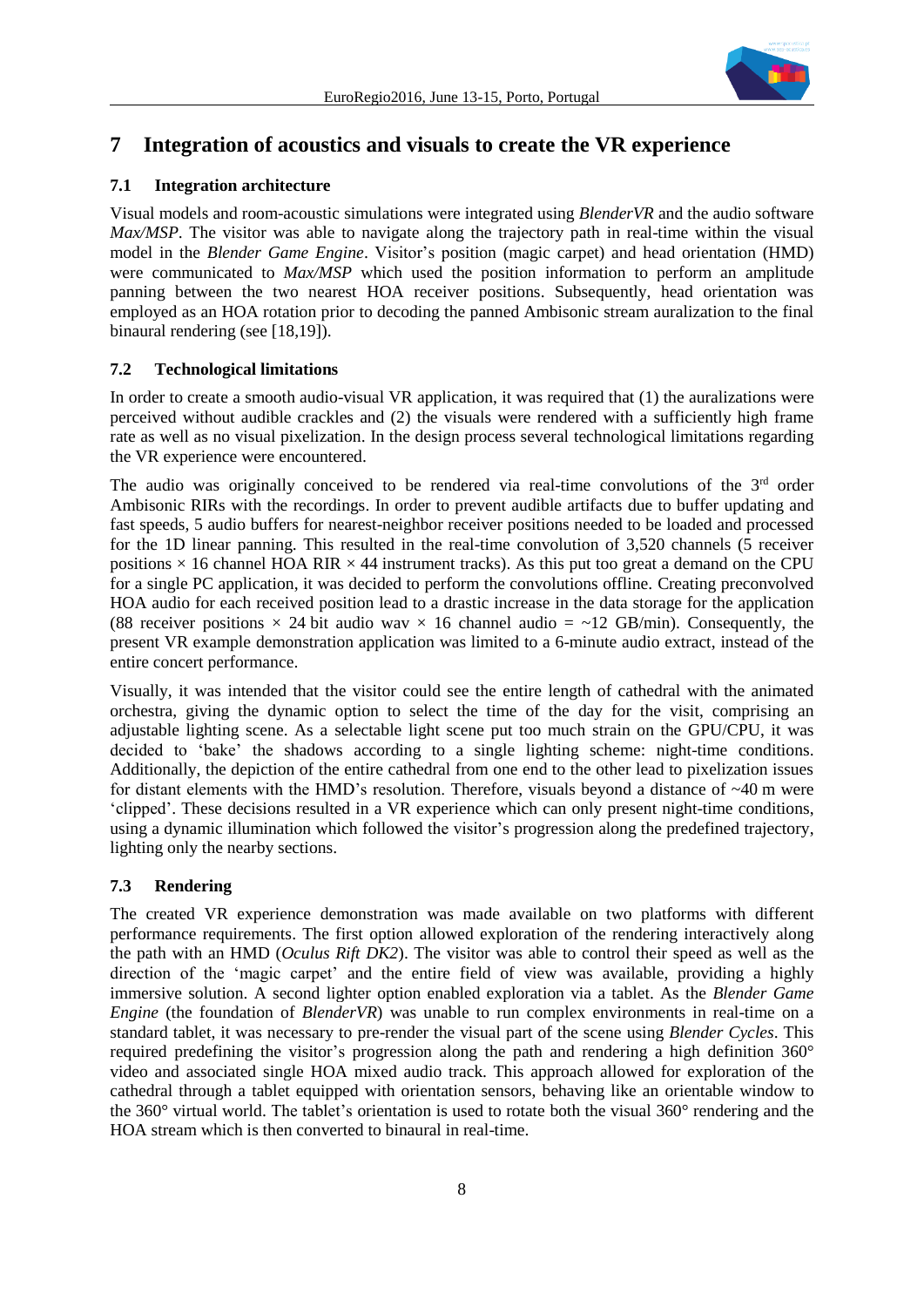

### **7.4 Observed perceptual artifacts**

Several artifacts were observed regarding both the acoustical and visual rendering. Two issues were caused by limitations of the 'dry track' assumption of the recording which actually contained a nonnegligible level of cross-talk between audio tracks (i.e. other instrument sections). First, when close to a given instrument's position, the sound from different sections seemed to spatially blur instead of being able to distinguish the positions of separate instrument groups. Second, as the visual avatar animations were based on the audio track levels, during loud passages the visual avatars all appeared active instead of only the active instrumental sections (e.g. kettle drum instances). Finally, when the trajectory passed behind pillars, the expected acoustical variations were absent. For these positions the acoustics varies considerably for relatively small displacements. As such, the chosen RIR calculation/panning step size (3 m) was probably too large for the rate of architectural variations, resulting in an amplitude panning result that did not correctly represent the expected acoustical details.

## **8 Conclusion**

The current potential of VR technologies which combine realistic auralizations and 3D graphics in complex geometries was explored. For this purpose, an ambitious project attempted to reconstruct a large concert in the Notre-Dame cathedral in Paris. Visitors were able to experience this immersive interactive audio-visual VR application on high performance system as well as a portable platform. The presented application enabled realistic audio-visual visits to the complex scene of an extract of the *'La Vierge'* concert.

There remains room for improvements regarding the immersion and accuracy of this and comparable VR scenes. For non-cluster based renderings, today's available GPUs/CPUs limit the presented application in several ways. With increased available computational power, the inclusion of real-time convolution and lighting scene of choice will become possible and consequently comparable VR applications will become more immersive and interactive.

In order to provide a more realistic representation of the reconstructed sound scene, it is recommended that one carefully considers the receiver positions in the room-acoustic model with regards to expected spatial variations of the sound field. A denser receiver grid could be used at locations where acoustical variations are expected to vary considerably with relative small displacements, though the use of a denser grid may impose limitations on movement speed in order to avoid audio buffer switching artefacts. Alternatively, such highly varying areas could be excluded from visitor accessibility.

Additional information regarding this work and *YouTube* videos of the final rendering can be found at [groupeaa.limsi.fr/projets:ghostorch.](https://groupeaa.limsi.fr/projets:ghostorch)

### **Acknowledgements**

The authors are indebted to a number of persons whom assisted in the realization of this project: Jean-Marc Lyzwa (CNSM) for supervising the concert recordings and his assistance during the acoustical measurements, Cyril Verrechia (LIMSI) for the creation of the visual model of the Notre-Dame cathedral, Marc Emerit (Orange Labs) for the IOS tablet viewer with 360° video and HOA to binaural decoding, as well as Dalai Felinto and Martins Upitis for creating the rendering code for the Oculus and 360° video in *Blender*. Additional thanks to THALIM for their help in hosting the listening test and to all participants of the listening test for their time. Special thanks to the Notre-Dame de Paris cathedral personnel for their assistance and patience during the recordings and measurements. This work was funded in part by the French FUI project BiLi ("Binaural Listening", [www.bili-project.org,](http://www.bili-project.org/) FUI-AAP14) and the ANR-ECHO project (ANR-13-CULT-0004, [echo-projet.limsi.fr\)](http://echo-projet.limsi.fr/).